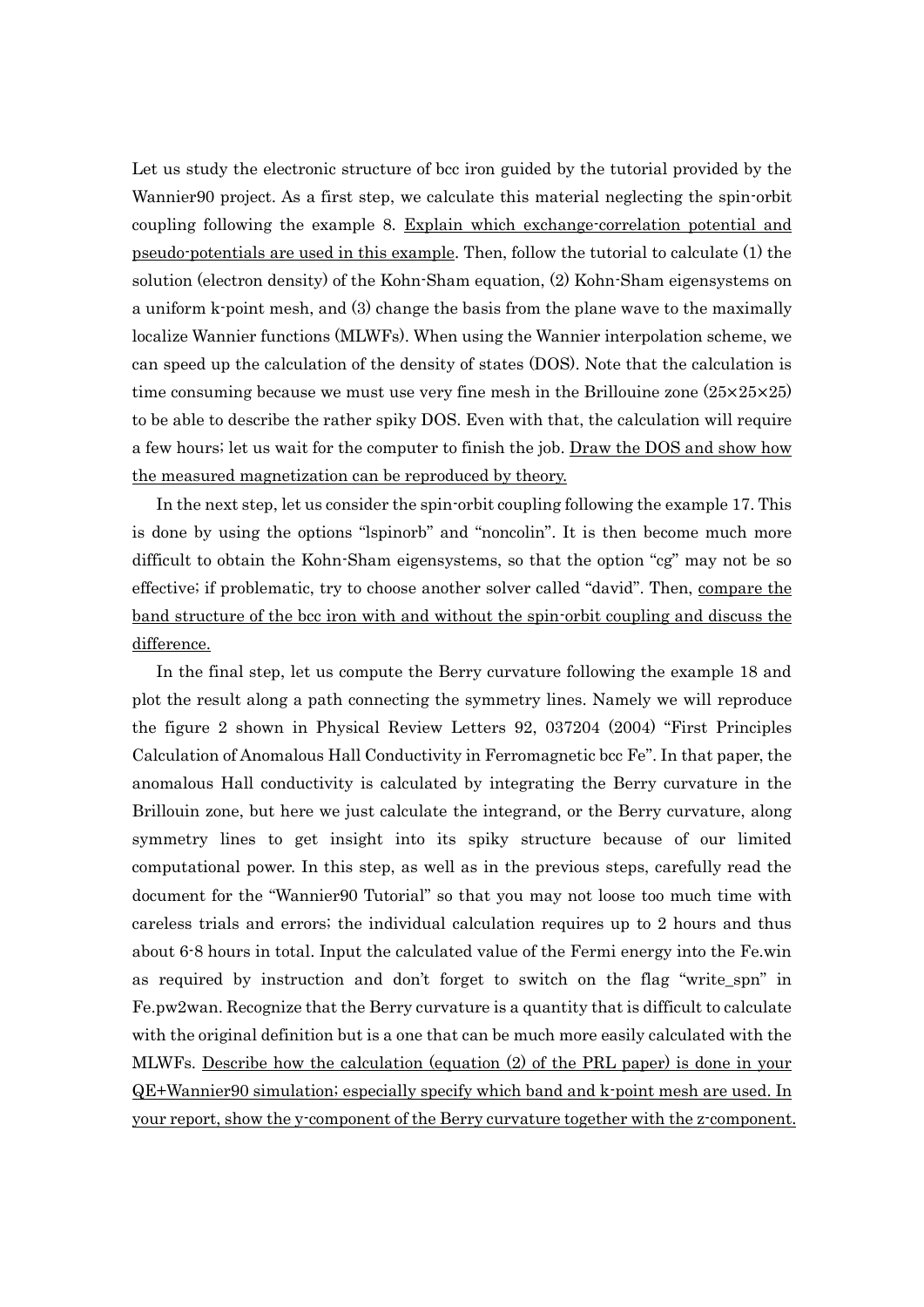## First Principles Calculation of Anomalous Hall Conductivity in Ferromagnetic bcc Fe

The target of the study is to describe AHC of bcc Fe numerically. AHC is the Hall conductivity enhanced by the magnetization of the host material. This is due to the spindependent scattering of the charged carrier. This quantity can be described using the Kubo formula as

$$
\sigma_{xy} = \int_{BZ} \frac{d^3k}{(2\pi)^3} \sum_{n \neq n'} \frac{2 \text{Im}\langle \psi_{nk} | \psi_{n'} | \psi_{n'k} \rangle \langle \psi_{n'k} | \psi_y | \psi_{n'k} \rangle}{(\omega_{n'} - \omega_n)^2}
$$

but the BZ integration was too expensive to perform. To overcome the difficulty, the integrand was related to the Berry curvature  $\Omega^2(\mathbf{k})$  and was obtained using the Wannier function method. We will follow this study. In the rest of this memo, I will show how the integrand of the original formulation cab be related to Berry curvature.

## Effective mass theory

Suppose you make a wave packet using Bloch states at and around the wave vector  $k$ . The group velocity of the packet is given by



$$
=\frac{dE}{d\boldsymbol{p}}=\frac{1}{\hbar}\frac{dE}{d\boldsymbol{k}'}
$$

where E is the band dispersion, or the eigenvalue of the Kohn-Sham orbital  $E_n(k)$ . When the system is applied with static electromagnetic field,

$$
\hbar \dot{\mathbf{k}} = -e\mathbf{E} - e\mathbf{v} \times \mathbf{B}.
$$

To make the equation gauge invariant, we replace the kinetic energy as

$$
-{\rm i}\hbar\nabla\rightarrow-{\rm i}\hbar\nabla+eA,
$$

so that the group velocity is modified as

 $\boldsymbol{v}$ 

$$
v=\frac{1}{\hbar}\frac{d}{d\mathbf{k}}E(-i\hbar\nabla+e\mathbf{A}).
$$

Suppose also that the wave packet is expanded in terms of the Wannier functions as

$$
\Psi(x,t)=\sum_l f_l(t)W(x-\boldsymbol{R}_l).
$$

Then the equation of motion followed by the smooth envelope function is

$$
i\hbar \frac{\partial f}{\partial t} = \{E(-i\hbar \nabla + eA(x,t)) - e\phi(x,t)\}f.
$$

The effective mass Hamiltonian is thus

$$
\widehat{H} = E(-i\hbar \nabla + eA(x,t)) - e\phi(x,t).
$$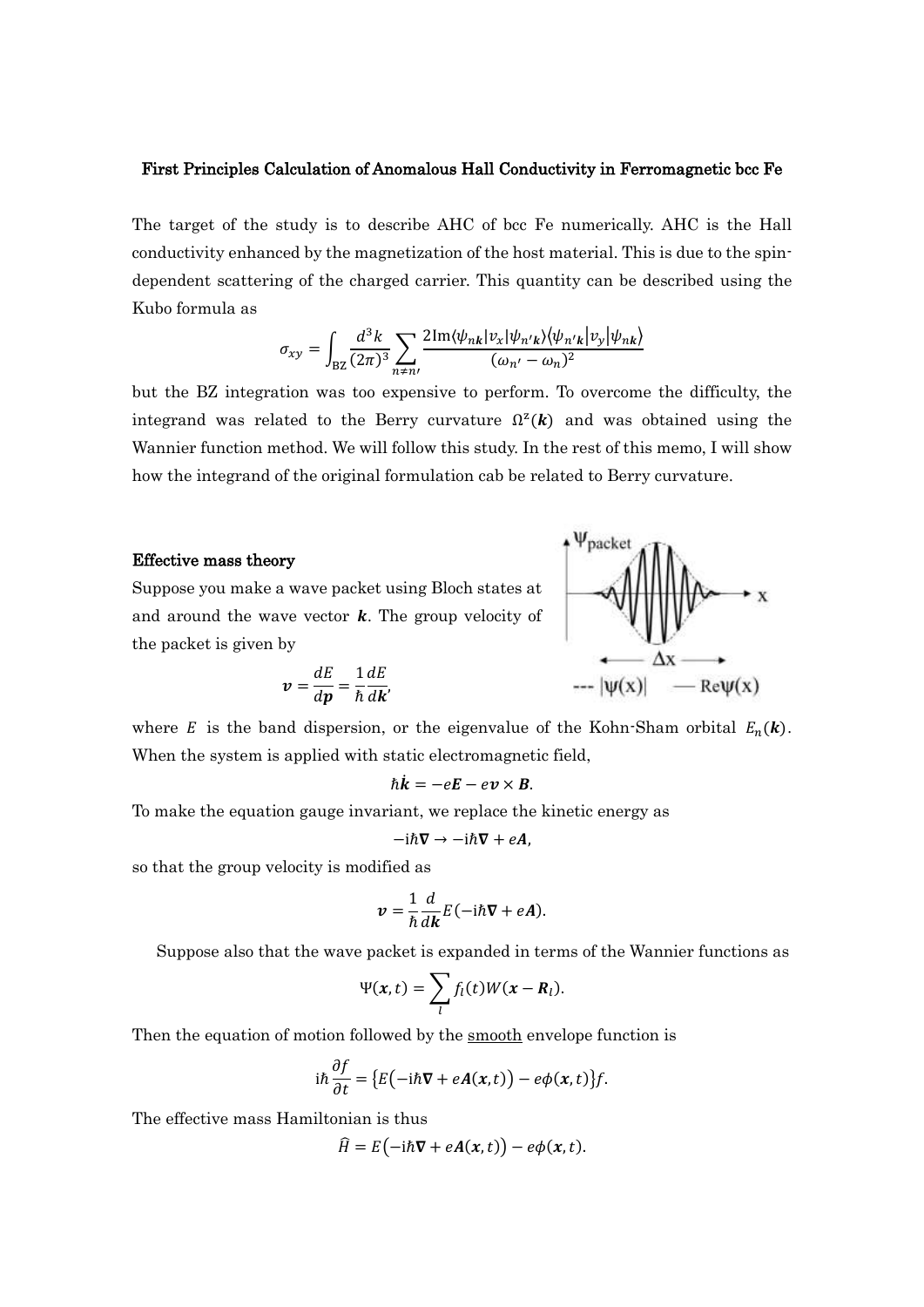This is the conventional effective mass theory.

## Correction with Berry phase [Wave-packet dynamics in slowly perturbed crystals: Gradient corrections and Berry-phase effects by Sundaram and Niu; PRB 59, 14915 (1999)]

One should be careful about the non-commutable nature of  $x$  and  $p$ . To show this, let us expanded the effective mass Hamiltonian around a position  $\boldsymbol{x}_c$  like

 $\simeq E(-i\hbar \nabla + eA(x_c, t)) - e\phi(x_c, t) + (x - x_c) \cdot \nabla_c \beta(x_c, t) \equiv H_c + (x - x_c) \cdot \nabla_c \beta(x_c, t)$ where  $\beta$  is a function determined by the vector and scalar potentials. Then we can define the Bloch states from

$$
\widehat{H}_c(\boldsymbol{x}_c,t)\big|\psi_{\boldsymbol{q}}(\boldsymbol{x}_c,t)\big\rangle=E(\boldsymbol{x}_c,\boldsymbol{q},t)\big|\psi_{\boldsymbol{q}}(\boldsymbol{x}_c,t)\big\rangle,
$$

which can be written as a phase factor and a periodic function as

$$
|\psi_{q}(x_c,t)\rangle=e^{iq\cdot\hat{x}}|u(q,t)\rangle\equiv e^{iq\cdot\hat{x}}|u\rangle.
$$

Using the Bloch states, let us expand the wave packet as

$$
|\Psi\rangle = \int d^3q \, a(\boldsymbol{q},t) \big| \psi_{\boldsymbol{q}}(\boldsymbol{x}_c,t) \big\rangle
$$

with the amplitude,  $a(q,t) \equiv |a(q,t)| \exp[-iy(q,t)]$ , normalized as

$$
\int d^3q \, |a(\boldsymbol{q},t)|^2 = 1.
$$

It is easy to show (from the identity  $\langle \psi_q | \hat{\mathbf{x}} | \psi_{q'} \rangle = \left( i \frac{\partial}{\partial q_i} \hat{\mathbf{x}} \right)$  $\frac{\partial}{\partial q} + \left\langle u_q \right| \mathrm{i} \frac{\partial}{\partial q}$  $\frac{\partial}{\partial q'}\left|u_{\mathbf{q}'}\right\rangle\right)\delta(\mathbf{q}-\mathbf{q}'))$  that the center of the wave packet is given by

$$
\boldsymbol{x}_c = \langle \Psi | \widehat{\boldsymbol{x}} | \Psi \rangle = \int d^3 q \, |a(\boldsymbol{q},t)|^2 \left[ \frac{\partial \gamma}{\partial \boldsymbol{q}} + \langle u | i \frac{\partial}{\partial \boldsymbol{q}} | u \rangle \right],
$$

where (with the unit cell volume  $v_c$ )

$$
\langle u|v\rangle \equiv \frac{(2\pi)^3}{v_c} \int_{\text{cell}} d^3r u(\mathbf{r}) v(\mathbf{r}).
$$

Then, when the wave packet is narrow and is centered around at a point

$$
\boldsymbol{q}_c = \int d^3q \, \boldsymbol{q} |a(\boldsymbol{q},t)|^2,
$$

one can show that

$$
x_c \simeq \frac{\partial \gamma_c}{\partial \mathbf{q}} + \left\langle u \middle| i \frac{\partial}{\partial \mathbf{q}} \middle| u \right\rangle \Big|_{\mathbf{q} = \mathbf{q}_c}
$$

This is a semiclassical description that the time-evolution of the WP center is given by the phase and the Berry curvature of the band.

The equation of motion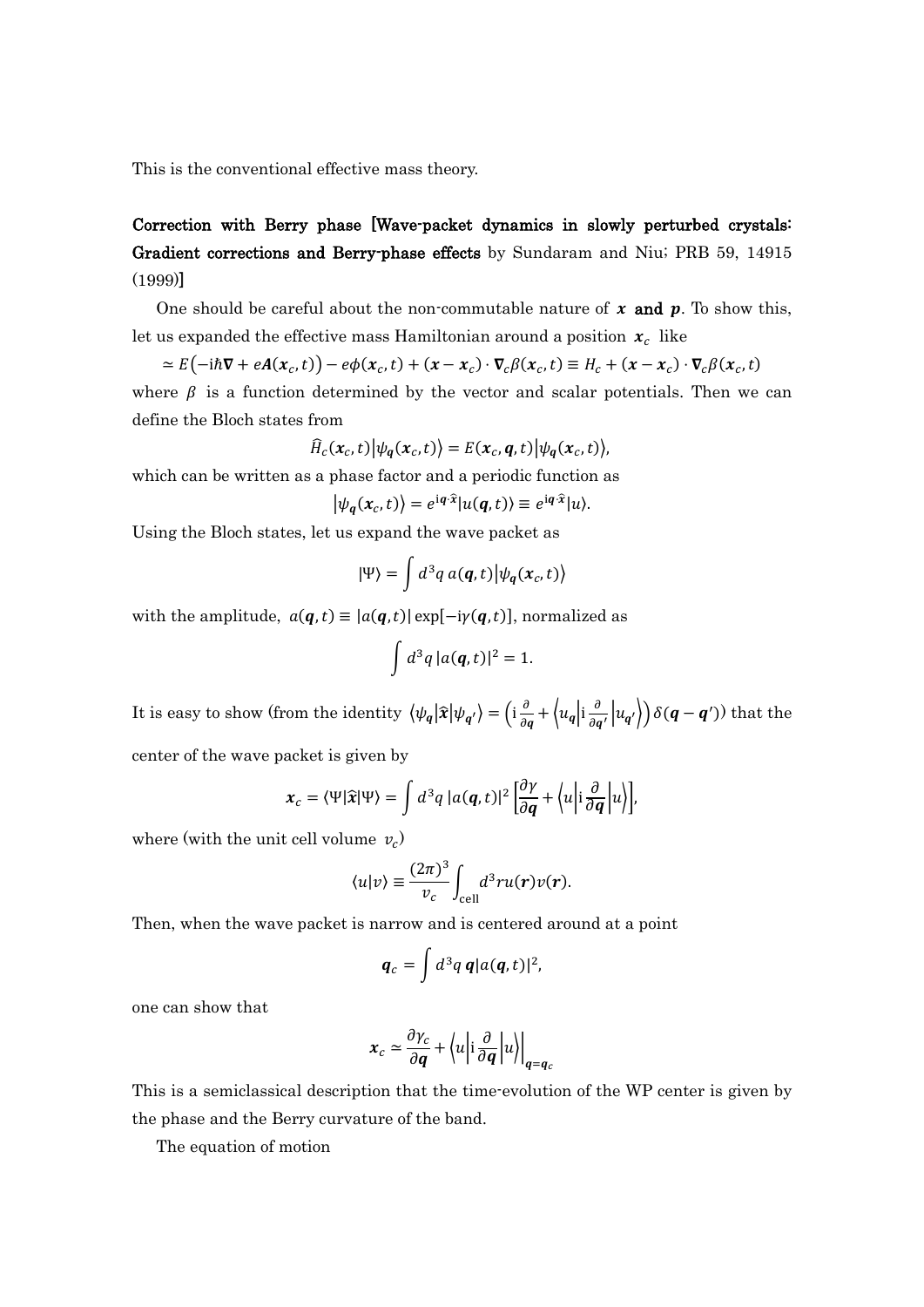$$
v = \frac{d}{dk}E(-i\nabla + eA)
$$

can be explicitly written for the center can be derived from the time-dependent Schrödinger equation as (derivation is skipped)

$$
\dot{x}_c = \frac{\partial E}{d\boldsymbol{q}_c} - (\overleftrightarrow{\Omega}_{\boldsymbol{q}x} \cdot \dot{x}_c + \overleftrightarrow{\Omega}_{\boldsymbol{q}\boldsymbol{q}} \cdot \dot{\boldsymbol{q}}_c) + \Omega_{t\boldsymbol{q}}
$$
\n
$$
\dot{\boldsymbol{q}}_c = -\frac{\partial E}{\partial x_c} + (\overleftrightarrow{\Omega}_{xx} \cdot \dot{x}_c + \overleftrightarrow{\Omega}_{x\boldsymbol{q}} \cdot \dot{\boldsymbol{q}}_c) - \Omega_{tx},
$$

where  $\Omega$ 's are known as Berry curvature defined by

$$
\overrightarrow{\mathbf{\Omega}}_{qq} = \mathrm{i} \left[ \left\langle \frac{\partial u}{\partial q_{ca}} \right| \frac{\partial u}{\partial q_{c\beta}} \right] - \left\langle \frac{\partial u}{\partial q_{c\beta}} \right| \frac{\partial u}{\partial q_{ca}} \right]
$$

and

$$
\overrightarrow{\mathbf{\Omega}}_{tq} = \mathrm{i} \left[ \left\langle \frac{\partial u}{\partial t} \right| \frac{\partial u}{\partial q_{ca}} \right\rangle - \left\langle \frac{\partial u}{\partial q_{ca}} \right| \frac{\partial u}{\partial t} \right].
$$

This equation can be further simplified using the orbital magnetic moment

$$
M = e \operatorname{Im} \left| \frac{\partial u}{\partial k} \right| \times (E_0(k) - \widehat{H}_0(k) \left| \frac{\partial u}{\partial k} \right|_{k=k_c}
$$

where  $E_0(k)$  is the band energy and  $\widehat{H}_0(k)$  is the Hamiltonian of the unperturbed crystal (derivation skipped).

$$
\dot{\boldsymbol{x}}_c = \frac{\partial E_M}{d\boldsymbol{q}_c} - \dot{\boldsymbol{k}}_c \times \boldsymbol{\Omega}
$$
\n
$$
\dot{\boldsymbol{k}}_c = -e\boldsymbol{E} - e\dot{\boldsymbol{x}}_c \times \boldsymbol{B},
$$

where

$$
B \equiv \nabla_{\mathbf{x}_c} \times A(\mathbf{x}_c, t)
$$

$$
\mathbf{E} \equiv \nabla_{\mathbf{x}_c} \phi(\mathbf{x}_c, t) - \frac{\partial A(\mathbf{x}_c, t)}{\partial t}
$$

$$
E_M \equiv E_0(\mathbf{k}_c) - \mathbf{M} \cdot \mathbf{B}
$$

$$
(\Omega)_{\alpha} \equiv \frac{1}{2} \epsilon_{\alpha \beta \gamma} (\overrightarrow{\Omega}_{kk})_{\beta \gamma}.
$$

This means that the energy  $E_0(\mathbf{k}_c)$  is modified by the magnetic moment of Bloch orbital M and that the velocity  $\frac{\partial E_M}{\partial q_c}$  is modified by the Hall velocity term  $-\dot{\bm{k}}_c \times \bm{\Omega}$ . The latter is related to the Chern's theory.

Electrons (wave packet) in the n-th band follows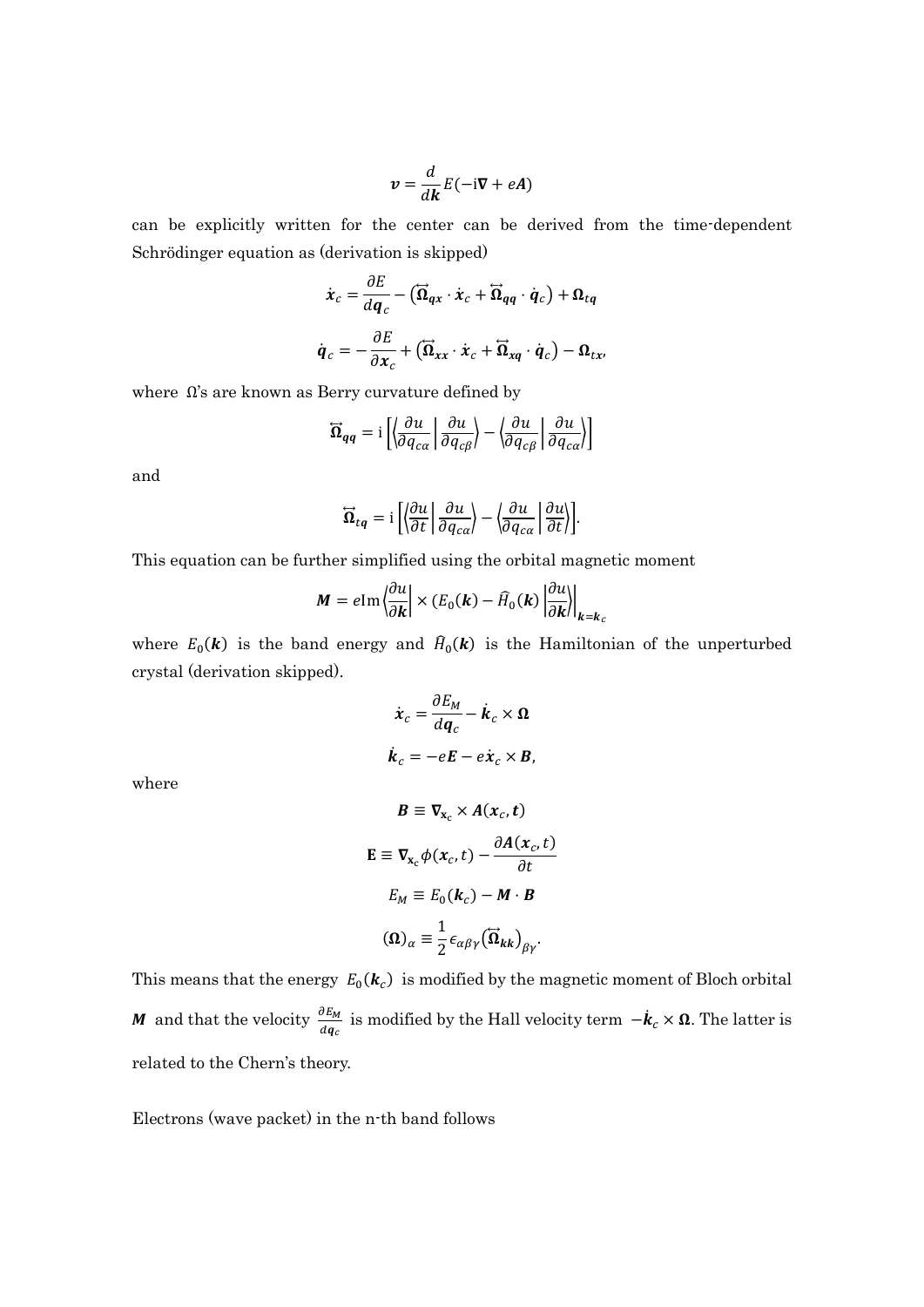$$
\dot{x} = \frac{1}{\hbar} \frac{\partial \varepsilon_n(\mathbf{k})}{\partial \mathbf{k}} - \dot{\mathbf{k}} \times \mathbf{\Omega}_n(\mathbf{k})
$$

$$
\hbar \dot{\mathbf{k}} = -e\mathbf{E} - e\dot{\mathbf{x}} \times \mathbf{B}
$$

$$
\mathbf{\Omega}_n(\mathbf{k}) = -\text{Im}\langle \nabla_{\mathbf{k}} u_{nk} | \times | \nabla_{\mathbf{k}} u_{nk} \rangle
$$

This result can be used to show, in the absence of magnetic field, that the electric current is given by

$$
-E\times\int d^3k\sum_n f_n(\mathbf{k})\mathbf{\Omega}_n(\mathbf{k})-\int d^3k\sum_n \delta f_n(\mathbf{k})\frac{\partial \varepsilon_n(\mathbf{k})}{\partial \mathbf{k}},
$$

where  $f$  is the occupation number and  $\delta f$  is the change in the occupation number yielded by the electric field and by the relaxation time. The anharmonic Hall conductance is then given by the BZ integration over the Berry phase as

$$
\sigma_{xy}=-\int_{\rm BZ}\frac{d^3k}{(2\pi)^3}\Omega^z(\mathbf{k}).
$$

In the paper, the anomalous Hall conductivity was calculated as



FIG. 4. Calculated anomalous Hall conductivity (open circles) vs the effective spin-orbit coupling strength relative to its value for iron. The line is a guide to the eye.

In the calculation, over the BZ the Berry curvature was integrated, which was shown to behave along paths connecting symmetric points as